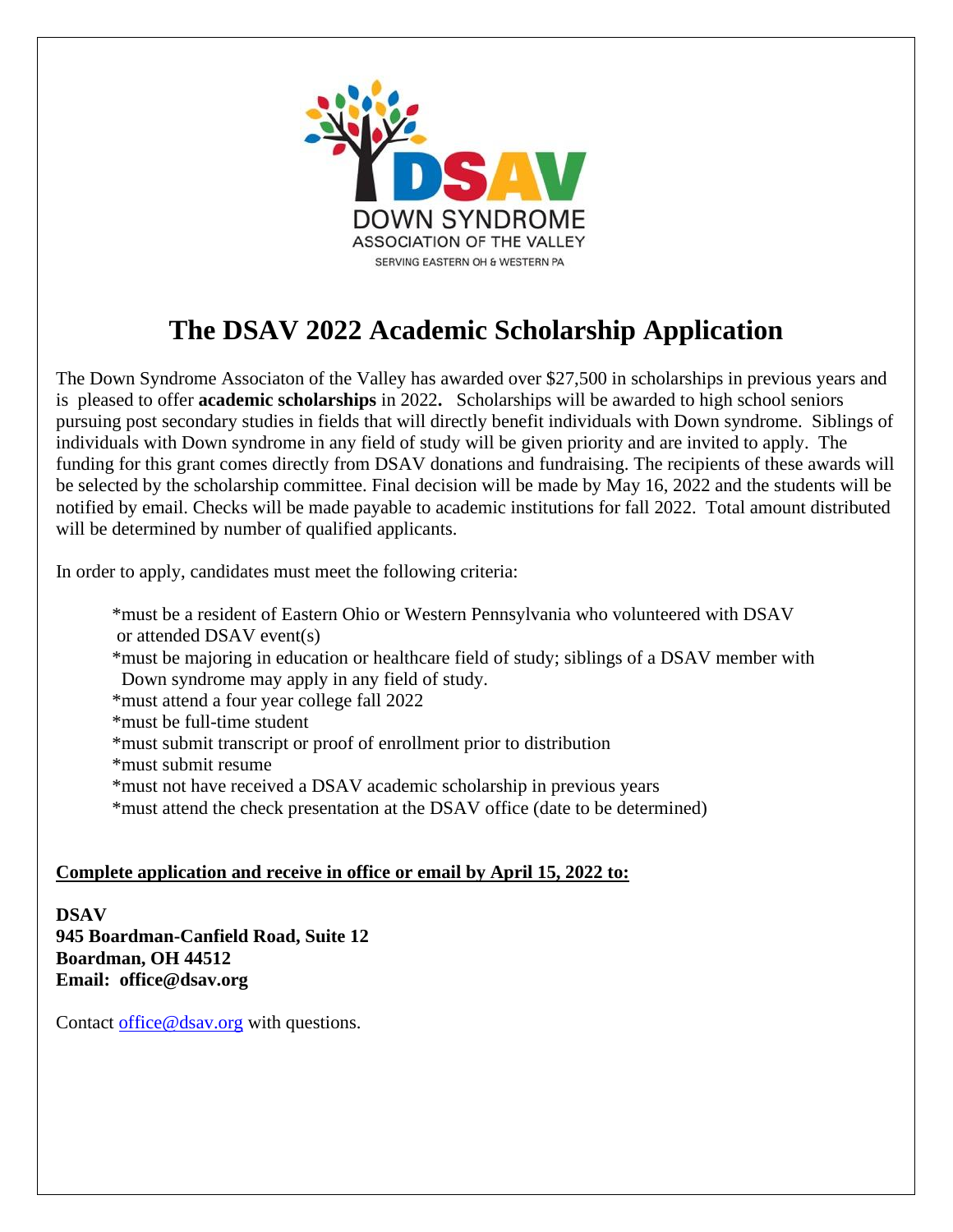

## 2022 Academic Scholarship Application **Due in DSAV office by April 15, 2022**

## **Student's information:**

| $\Box$ I am a sibling of an individual with Down syndrome                                                                                                                                                                      |  |  |
|--------------------------------------------------------------------------------------------------------------------------------------------------------------------------------------------------------------------------------|--|--|
| Applicant Name                                                                                                                                                                                                                 |  |  |
| Address and the contract of the contract of the contract of the contract of the contract of the contract of the contract of the contract of the contract of the contract of the contract of the contract of the contract of th |  |  |
|                                                                                                                                                                                                                                |  |  |
|                                                                                                                                                                                                                                |  |  |
|                                                                                                                                                                                                                                |  |  |
|                                                                                                                                                                                                                                |  |  |
|                                                                                                                                                                                                                                |  |  |
| <b>Name and Address of Parents or Guardians:</b>                                                                                                                                                                               |  |  |
| Mother's Name Father's Name                                                                                                                                                                                                    |  |  |
|                                                                                                                                                                                                                                |  |  |
| <b>High School Information:</b>                                                                                                                                                                                                |  |  |
| High School Counselor's Name                                                                                                                                                                                                   |  |  |
| Cumulative Grade Point Average                                                                                                                                                                                                 |  |  |
|                                                                                                                                                                                                                                |  |  |
|                                                                                                                                                                                                                                |  |  |
|                                                                                                                                                                                                                                |  |  |
|                                                                                                                                                                                                                                |  |  |